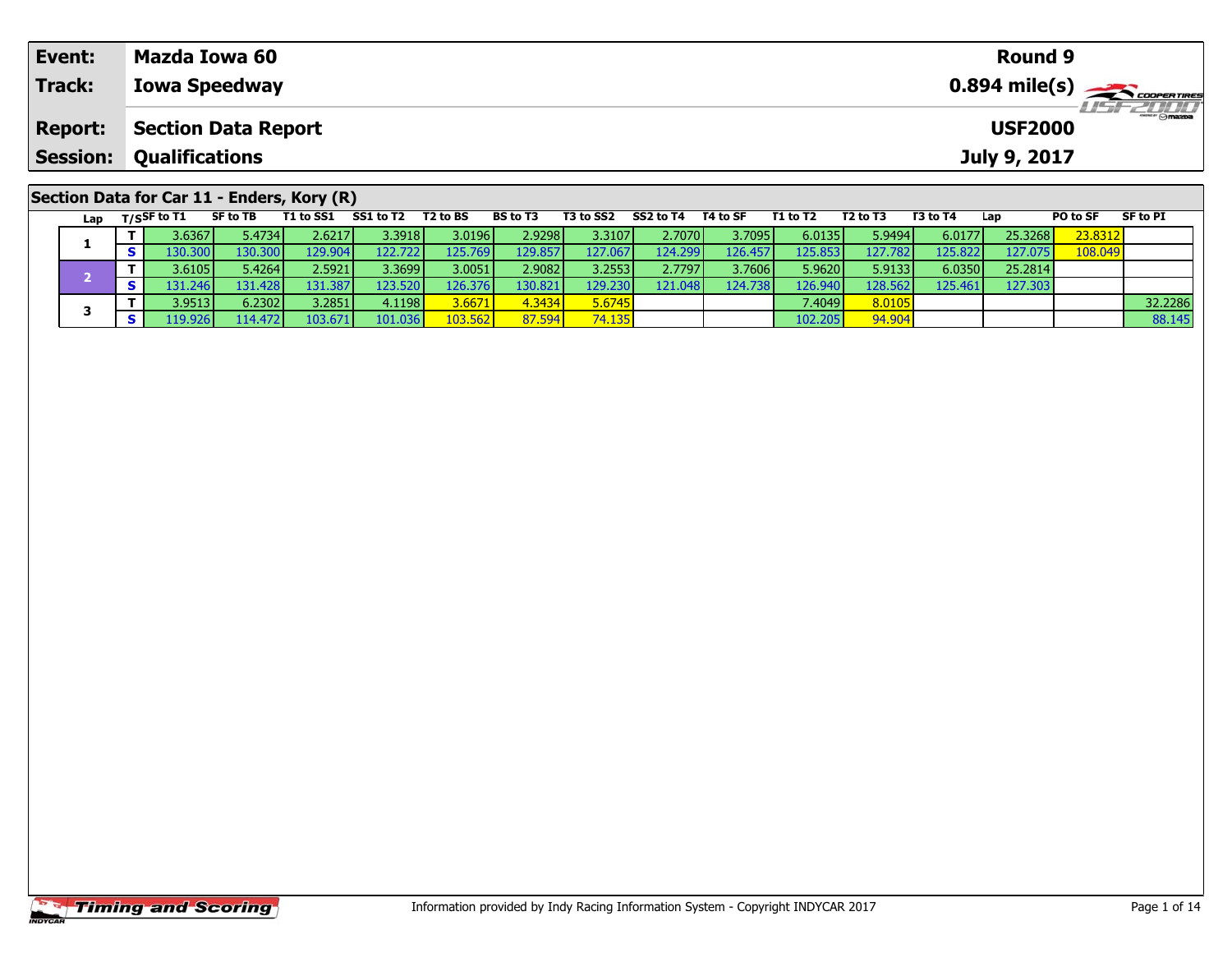| Event:          | Mazda Iowa 60                                    | Round 9                                 |
|-----------------|--------------------------------------------------|-----------------------------------------|
| Track:          | <b>Iowa Speedway</b>                             | $0.894$ mile(s) $\leftarrow$ coorgaring |
| <b>Report:</b>  | <b>Section Data Report</b>                       | <b>USF2000</b>                          |
| <b>Session:</b> | <b>Qualifications</b>                            | July 9, 2017                            |
|                 | Section Data for Car 12 - de la Vara, Moises (R) |                                         |
|                 |                                                  |                                         |

| Lap | T/SSF to TB     | SF to T1        | T1 to SS1 | SS1 to T2        | T2 to BS | <b>BS to T3</b> | T3 to SS2 | SS2 to T4       | T4 to SF        | T1 to T2 | T <sub>2</sub> to T <sub>3</sub> | T3 to T4 | Lap     | PO to SF | SF to PI |
|-----|-----------------|-----------------|-----------|------------------|----------|-----------------|-----------|-----------------|-----------------|----------|----------------------------------|----------|---------|----------|----------|
|     | i.3966 l        | 3.6289 <b>l</b> | 2.5373V   | 3.3505l          | 3.0289   | 2.9387 <b>I</b> | 3.3066 l  | 2.6851 l        | 3.7199 l        | 5.8878   | 5.9676                           | 5.9917   | 25.1959 | 23.6867  |          |
|     | I32.1541        | 130.581         | 134.225   | 124.235 <b>I</b> | 125.383  | 129.464         | 127.225   | 125.313         | 126.103         | 128.540  | 127.392                          | 126.368  | 127.735 | 108.708  |          |
|     | 5.4540 <b>l</b> | 3.6255 <b>1</b> | 2.5906V   | 3.2634           | 2.9875   | 2.9085          | 3.2765    | 2.6751 <b>l</b> | 3.7104 <b>l</b> | 5.8540   | 5.8960                           | 5.9516   | 25.0375 |          |          |
|     | .30.763         | 130.703         | 131.463   | 127.5511         | 127.121  | 130.808         | 128.394   | 125.781         | 126.426         | 129.282  | 128.939                          | 127.219  | 128.543 |          |          |
|     | 5.9006 l        | 3.8065          | 3.0475    | 4.0063           | 3.6807   |                 |           |                 |                 | 7.0538   |                                  |          |         |          | 35.1989  |
|     | 120.866         | 124.488         | 111.753   | 103.899          | 103.179  |                 |           |                 |                 | 107.292  |                                  |          |         |          | 80.707   |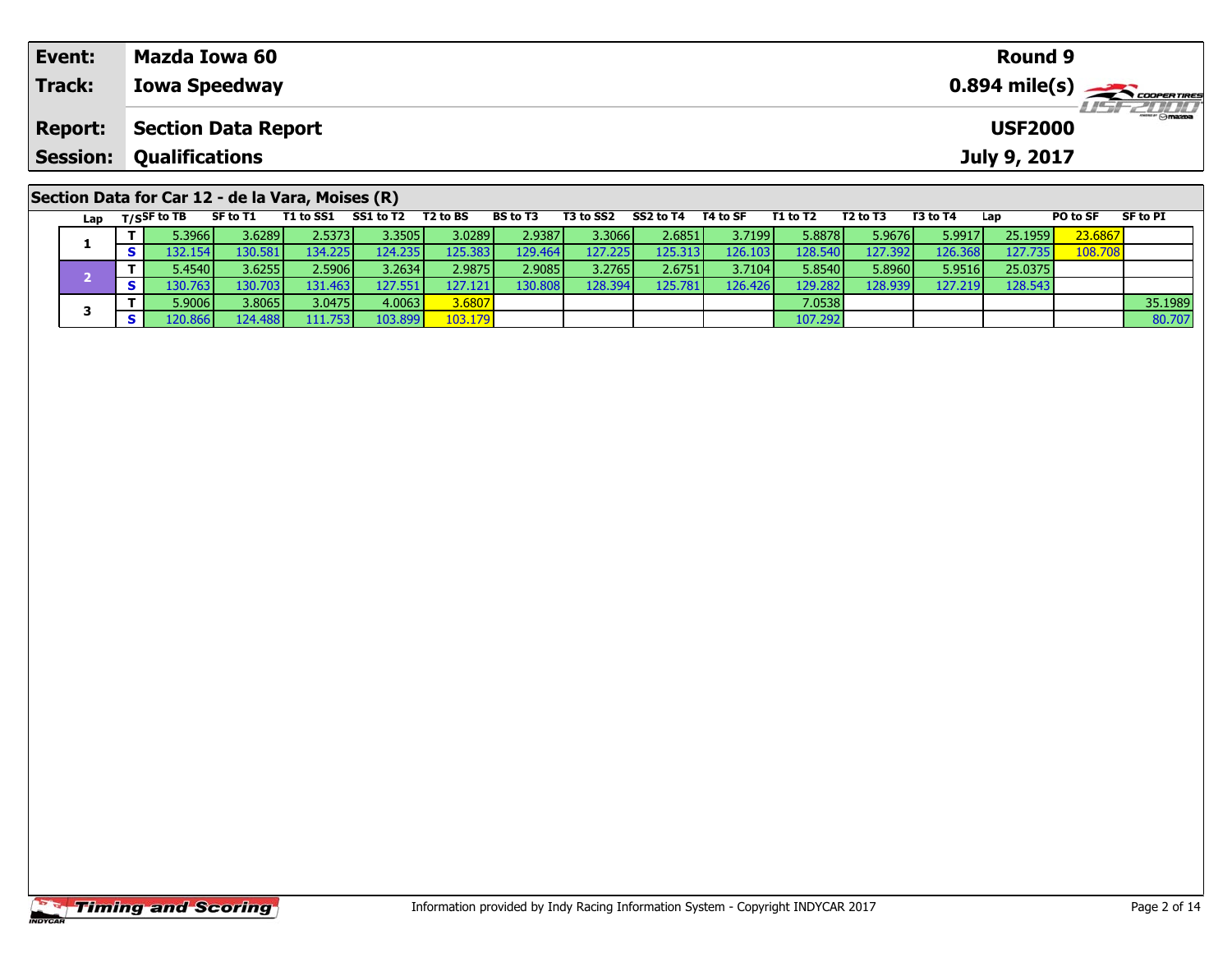| Event:         | Mazda Iowa 60                               | <b>Round 9</b>                            |  |
|----------------|---------------------------------------------|-------------------------------------------|--|
| Track:         | <b>Iowa Speedway</b>                        | $0.894$ mile(s) $\rightarrow$ COOPERTIRES |  |
| <b>Report:</b> | <b>Section Data Report</b>                  | LISE 2000<br><b>USF2000</b>               |  |
|                | <b>Session: Qualifications</b>              | July 9, 2017                              |  |
|                | Section Data for Car 21 - VeeKay, Rinus (R) |                                           |  |

|  | Lap     |         | $T/S$ SF to TB        | SF to T1 | T1 to SS1 | SS1 to T2       | T2 to BS | <b>BS to T3</b> | T3 to SS2 | SS2 to T4        | T4 to SF | T1 to T2 | T2 to T3 | T3 to T4 | Lap     | PO to SF | SF to PI |
|--|---------|---------|-----------------------|----------|-----------|-----------------|----------|-----------------|-----------|------------------|----------|----------|----------|----------|---------|----------|----------|
|  |         |         | 5.3521                | 3.5735   | 2.5388    | 3.2495          | 2.96221  | 2.8905          | 3.17111   | 2.6048           | 3.6361   | 5.7883   | 5.8527   | 5.7759   | 24.6265 | 24.7328  |          |
|  |         |         | $.33.253$ $^{\prime}$ | 132.605  | 134.1451  | 128.097         | 128.206  | 131.622         | 132.661   | 129.176 <b>I</b> | 129.009  | 130.750  | 129.8931 | 131.089  | 130.688 | 104.110  |          |
|  |         |         | 5.3055                | 3.5544   | 2.4988    | 3.2172          | 2.9418   | 2.8728          | 3.1663    | 2.6090           | 3.6158   | 5.7160   | 5.8146   | 5.7753   | 24.4761 |          |          |
|  |         |         | 134.423               | 133.317  | 36.293    | 129.383         | 129.095  | 132.433         | 132.862   | 128.968          | 129.7341 | 132.403  | 130.745  | 131.1031 | 131.492 |          |          |
|  |         |         | 6.5445 <b>I</b>       | 4.0830   | 3.5611    | 4.6080 <b>1</b> | 4.1624   |                 |           |                  |          | 8.1691   |          |          |         |          | 36.8747  |
|  | .08.974 | 116.058 | 95.636                | 90.332   | 91.239    |                 |          |                 |           | 92.644           |          |          |          |          | 77.039  |          |          |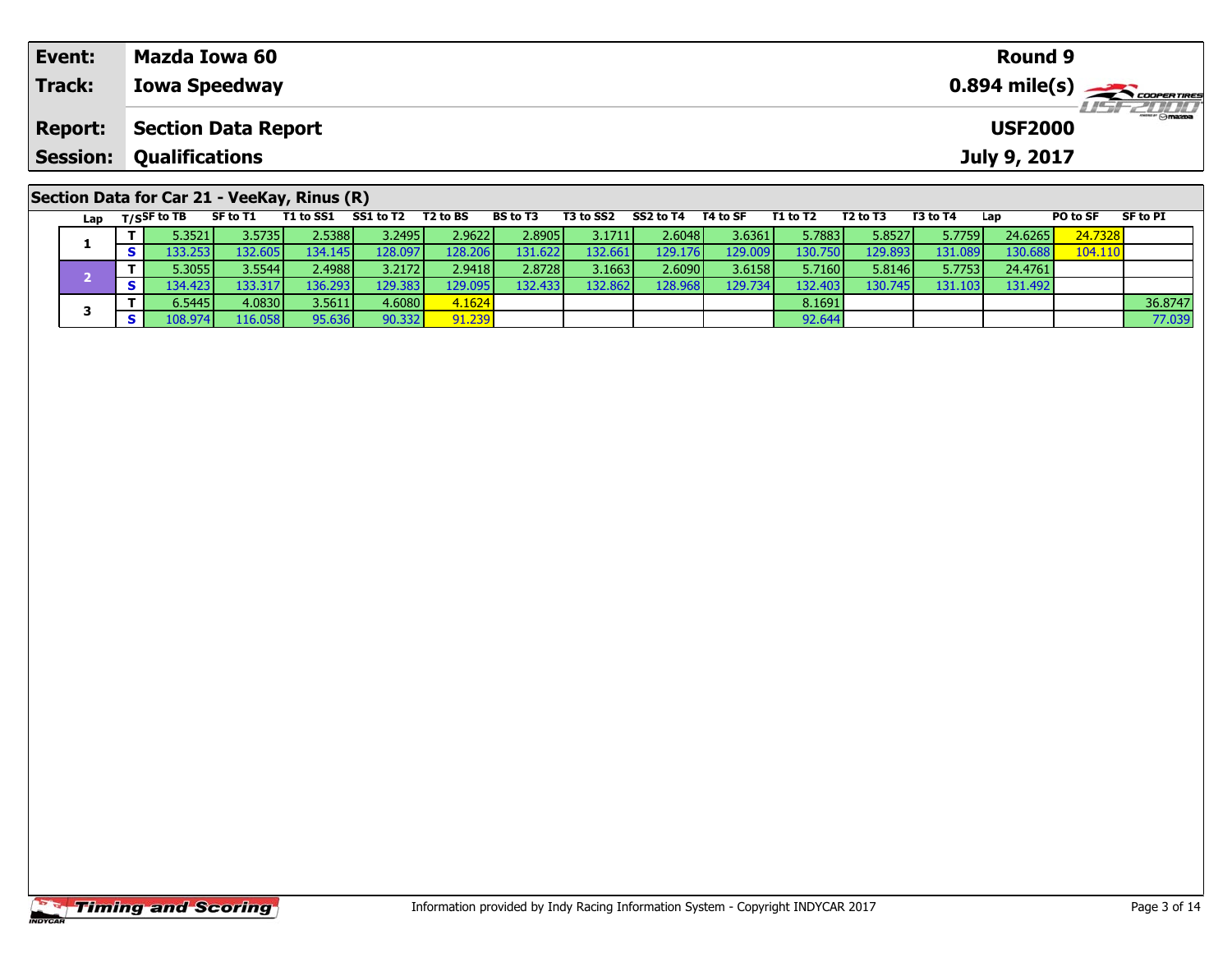| Event:         | Mazda Iowa 60                                                                                                                                                                                                                                                                                                                                                                                                                                                   |  |                 |                                                                                          |                 |                 |                 | <b>Round 9</b> |                 |                  |
|----------------|-----------------------------------------------------------------------------------------------------------------------------------------------------------------------------------------------------------------------------------------------------------------------------------------------------------------------------------------------------------------------------------------------------------------------------------------------------------------|--|-----------------|------------------------------------------------------------------------------------------|-----------------|-----------------|-----------------|----------------|-----------------|------------------|
| Track:         | <b>Iowa Speedway</b>                                                                                                                                                                                                                                                                                                                                                                                                                                            |  |                 |                                                                                          |                 |                 |                 |                |                 | <b>LISF 2000</b> |
| <b>Report:</b> | <b>Section Data Report</b>                                                                                                                                                                                                                                                                                                                                                                                                                                      |  |                 |                                                                                          |                 |                 |                 | <b>USF2000</b> |                 |                  |
| Session:       | <b>Qualifications</b>                                                                                                                                                                                                                                                                                                                                                                                                                                           |  |                 |                                                                                          |                 |                 |                 | July 9, 2017   |                 |                  |
|                | Section Data for Car 22 - Ming, Calvin (R)<br>$\mathsf{L}_{\mathsf{out}}$ $\mathsf{m}_{\mathsf{in}}$ $\mathsf{R}_{\mathsf{in}}$ $\mathsf{R}_{\mathsf{in}}$ $\mathsf{R}_{\mathsf{in}}$ $\mathsf{R}_{\mathsf{in}}$ $\mathsf{R}_{\mathsf{in}}$ $\mathsf{R}_{\mathsf{in}}$ $\mathsf{R}_{\mathsf{in}}$ $\mathsf{R}_{\mathsf{in}}$ $\mathsf{R}_{\mathsf{in}}$ $\mathsf{R}_{\mathsf{in}}$ $\mathsf{R}_{\mathsf{in}}$ $\mathsf{R}_{\mathsf{in}}$ $\mathsf{R}_{\mathsf{$ |  | <b>DC to T?</b> | T <sub>2</sub> to CC <sub>2</sub> CC <sub>2</sub> to T <sub>4</sub> T <sub>4</sub> to CE | <b>T1 to T2</b> | <b>F3 to T3</b> | <b>F2 to TA</b> | lan            | <b>DO to CE</b> | <b>CE to DT</b>  |

| Lap | T/SSF to TB      | SF to T1 | T1 to SS1 | SS1 to T2        | T <sub>2</sub> to BS | <b>BS to T3</b> | T3 to SS2 | SS2 to T4 | T4 to SF         | T1 to T2 | T2 to T3 | T3 to T4 | Lap     | PO to SF | SF to PI |
|-----|------------------|----------|-----------|------------------|----------------------|-----------------|-----------|-----------|------------------|----------|----------|----------|---------|----------|----------|
|     | 5.3984 l         | 3.5801   | 2.5746 l  | 3.1978 l         | 2.9231               | 2.8610          | 3.1685    | 2.6211    | 3.6386           | 5.7724   | 5.7841   | 5.7896   | 24.5648 | 24.6100  |          |
|     |                  | 132.360  | 132.280   | 130.168 <b>I</b> | 129.921              | 132.980         | 132.7701  | 128.3731  | 128.921          | 131.110  | 131.4341 | 130.7791 | 131.017 | 104.630  |          |
|     | 5.3303           | 3.5576   | 2.5172 l  | 3.1985           | 2.9205               | 2.8566          | 3.1785    | 2.6043    | 3.6101           | 5.7157   | 5.7771   | 5.7828   | 24.4433 |          |          |
|     | .33.798 <b>I</b> | 133.198  | 135.296   | 130.139          | 130.037              | 133.184         | 132.352   | 129.201   | .29.938 <b>I</b> | 132.410  | 131.5931 | 130.9331 | 131.668 |          |          |
|     | 6.0709 l         | 3.8065   | 3.2402    | 4.2994           | 4.5404               |                 |           |           |                  | 7.5396   |          |          |         |          | 41.5701  |
|     | I <b>7.475 I</b> | 124.4881 | 105.107   | 96.816           | 83.643               |                 |           |           |                  | 100.379  |          |          |         |          | 68.337   |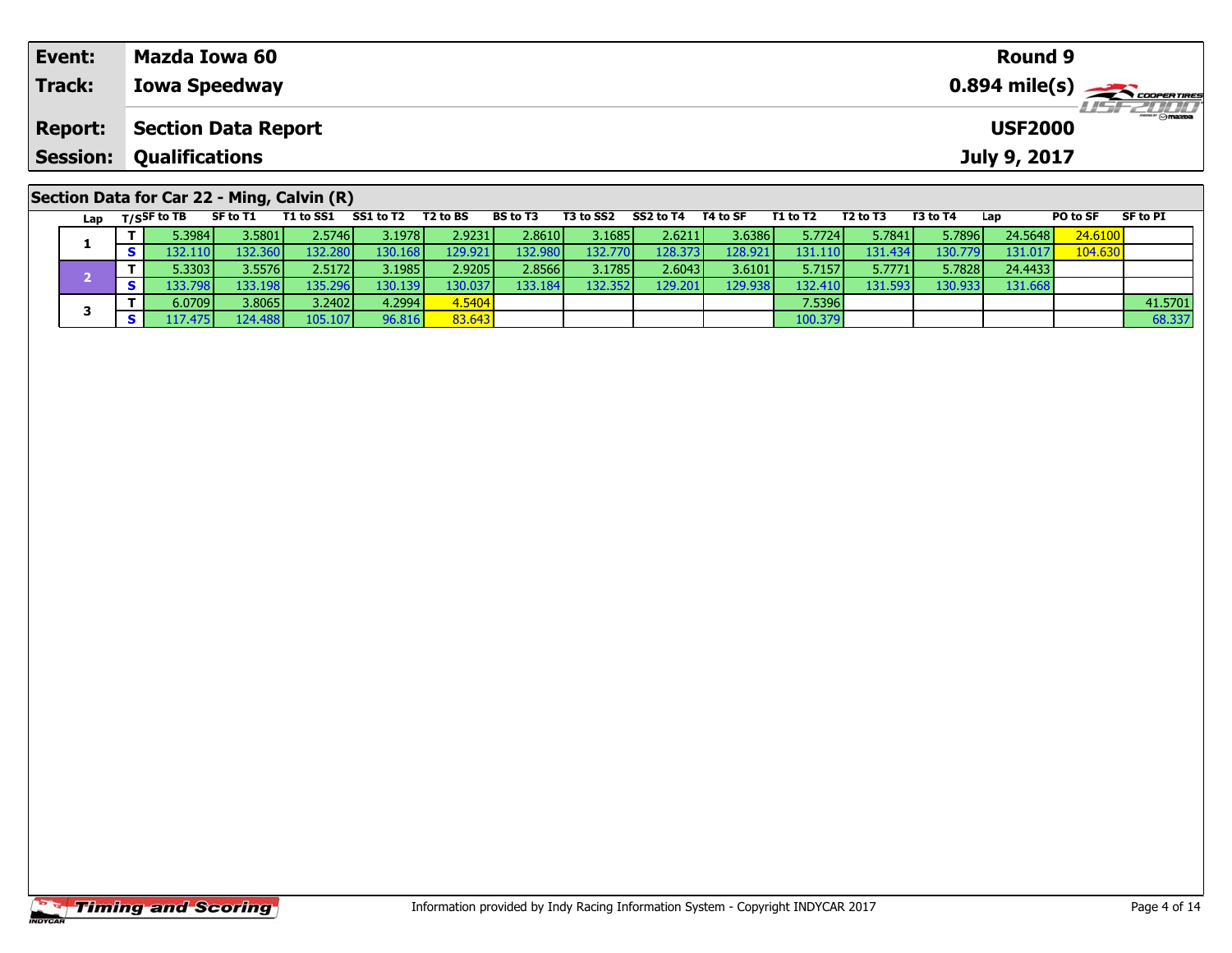| Event:          | Mazda Iowa 60                                                             |                      |                |                  |                  |                |                |                  | Round 9        |                 |                  |
|-----------------|---------------------------------------------------------------------------|----------------------|----------------|------------------|------------------|----------------|----------------|------------------|----------------|-----------------|------------------|
| Track:          | <b>Iowa Speedway</b>                                                      |                      |                |                  |                  |                |                |                  |                |                 |                  |
| <b>Report:</b>  | <b>Section Data Report</b>                                                |                      |                |                  |                  |                |                |                  | <b>USF2000</b> |                 | <b>LISFELINI</b> |
| <b>Session:</b> | <b>Qualifications</b>                                                     |                      |                |                  |                  |                |                |                  | July 9, 2017   |                 |                  |
|                 | Section Data for Car 23 - Kohl, Lucas<br><b>TALL COA</b><br><b>CEASTA</b> | $CCT = T1$ $T2 = T2$ | <b>DC 1-73</b> | <b>TO LA COO</b> | CORAL TA TALL OF | <b>TALL TO</b> | <b>FOLL TO</b> | <b>FO 4 - TA</b> | $\sim$ $\sim$  | <b>DO 1- CE</b> | OF LA DE         |

| Lap |         | T/SSF to TB     | SF to T1         | T1 to SS1        | SS1 to T2 | T <sub>2</sub> to BS | <b>BS to T3</b> | T3 to SS2       | SS2 to T4       | T4 to SF | T1 to T2        | T2 to T3 | T3 to T4 | Lap     | PO to SF | SF to PI |
|-----|---------|-----------------|------------------|------------------|-----------|----------------------|-----------------|-----------------|-----------------|----------|-----------------|----------|----------|---------|----------|----------|
|     |         | 5.45151         | 3.6339           | 2.5840           | 3.2846 l  | 2.9797               | 2.8919          | 3.2106 l        | 2.6485V         | 3.6746   | 5.8686          | 5.8716   | 5.8591   | 24.9078 | 24.0315  |          |
|     |         | .30.8231        | 130.401          | 131.799 <b>I</b> | 126.728   | 127.453              | 131.559         | 131.0291        | 127.044         | 127.658  | 128.961         | 129.4751 | 129.2281 | 129.213 | 107.149  |          |
|     |         | 5.4078 <b>1</b> | 3.59331          | 2.5854 l         | 3.2669 l  | 2.9673               | 2.8840          | 3.2015 <b>I</b> | 2.6387 <b>I</b> | 3.6476   | 5.8523          | 5.8513   | 5.8402   | 24.7847 |          |          |
|     |         | .31.8801/       | 131.874 <b>I</b> | 131.727          | 127.4141  | 127.986              | 131.919         | 131.401         | 127.516         | 128.603  | 129.320         | 129.925  | 129.6461 | 129.854 |          |          |
|     |         | 5.98321         | 3.8099           | 3.1259           | 4.0231    | 4.0976               |                 |                 |                 |          | 7.1490 <b>I</b> |          |          |         |          | 35.6547  |
|     | .19.197 | 124.377         | 108.950          | 103.465          | 92.682    |                      |                 |                 |                 | 105.864  |                 |          |          |         | 79.675   |          |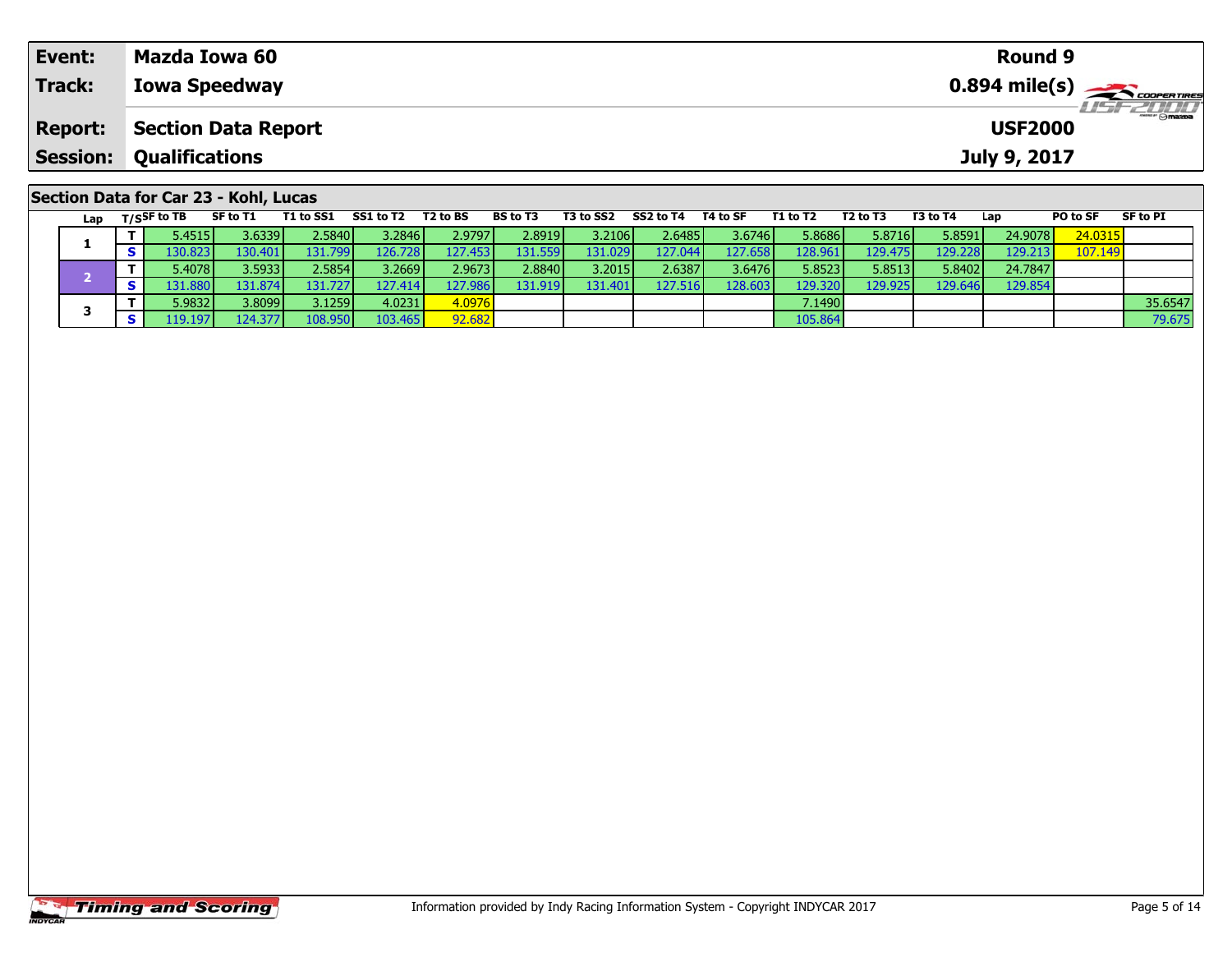| Event:          | Mazda Iowa 60                              |                                                                 |                     |          |          |  |                     |          |          |          |          | <b>Round 9</b> |                 |                                           |  |  |
|-----------------|--------------------------------------------|-----------------------------------------------------------------|---------------------|----------|----------|--|---------------------|----------|----------|----------|----------|----------------|-----------------|-------------------------------------------|--|--|
| Track:          | <b>Iowa Speedway</b>                       |                                                                 |                     |          |          |  |                     |          |          |          |          |                |                 | $0.894$ mile(s) $\rightarrow$ coorganizes |  |  |
| <b>Report:</b>  |                                            | <b>USF 2000</b><br><b>USF2000</b><br><b>Section Data Report</b> |                     |          |          |  |                     |          |          |          |          |                |                 |                                           |  |  |
| <b>Session:</b> | <b>Qualifications</b>                      |                                                                 |                     |          |          |  |                     |          |          |          |          | July 9, 2017   |                 |                                           |  |  |
|                 | Section Data for Car 3 - Askew, Oliver (R) |                                                                 |                     |          |          |  |                     |          |          |          |          |                |                 |                                           |  |  |
|                 | Lap $T/S$ SF to TB                         | SF to T1                                                        | T1 to SS1 SS1 to T2 | T2 to BS | BS to T3 |  | T3 to SS2 SS2 to T4 | T4 to SF | T1 to T2 | T2 to T3 | T3 to T4 | Lap            | <b>PO to SF</b> | <b>SF to PI</b>                           |  |  |

| Lap |                 | .         |         |         |         | -----   |          | ------          | .       | .       | .       | .       | ---     | .       | .       |
|-----|-----------------|-----------|---------|---------|---------|---------|----------|-----------------|---------|---------|---------|---------|---------|---------|---------|
|     | 5.3107 <b>1</b> | 3.5620    | 2.4816  | 3.2462  | 2.9498  | 2.8762  | 3.13671  | 2.6150 l        | 3.6327  | 5.7278  | 5.8260  | 5.7517  | 24.5002 | 23.1016 |         |
|     | 134.291         | 133.033   | 137.237 | 128.227 | 128.745 | 132.277 | 134.116  | 128.672         | 129.130 | 132.131 | 130.489 | 131.641 | 131.362 | 111.462 |         |
|     | 5.3162 <b>l</b> | 3.5509    | 2.5028l | 3.1880  | 2.9298  | 2.8599  | 3.1242 l | 2.6098 <b>l</b> | 3.6153  | 5.6908  | 5.7897  | 5.7340  | 24.3807 |         |         |
|     | .34.153         | 133.449 I | 136.075 | 130.568 | 129.624 | 133.031 | 134.653  | 128.928         | 129.752 | 132.990 | 131.307 | 132.047 | 132.006 |         |         |
|     | 6.2236          | 3.8862    | 3.3965  | 4.5381  | 4.5486  |         |          |                 |         | 7.9346  |         |         |         |         | 40.3027 |
|     | 14.593          | 121.935   | 100.270 | 91.723  | 33.492  |         |          |                 |         | 95.382  |         |         |         |         | 70.486  |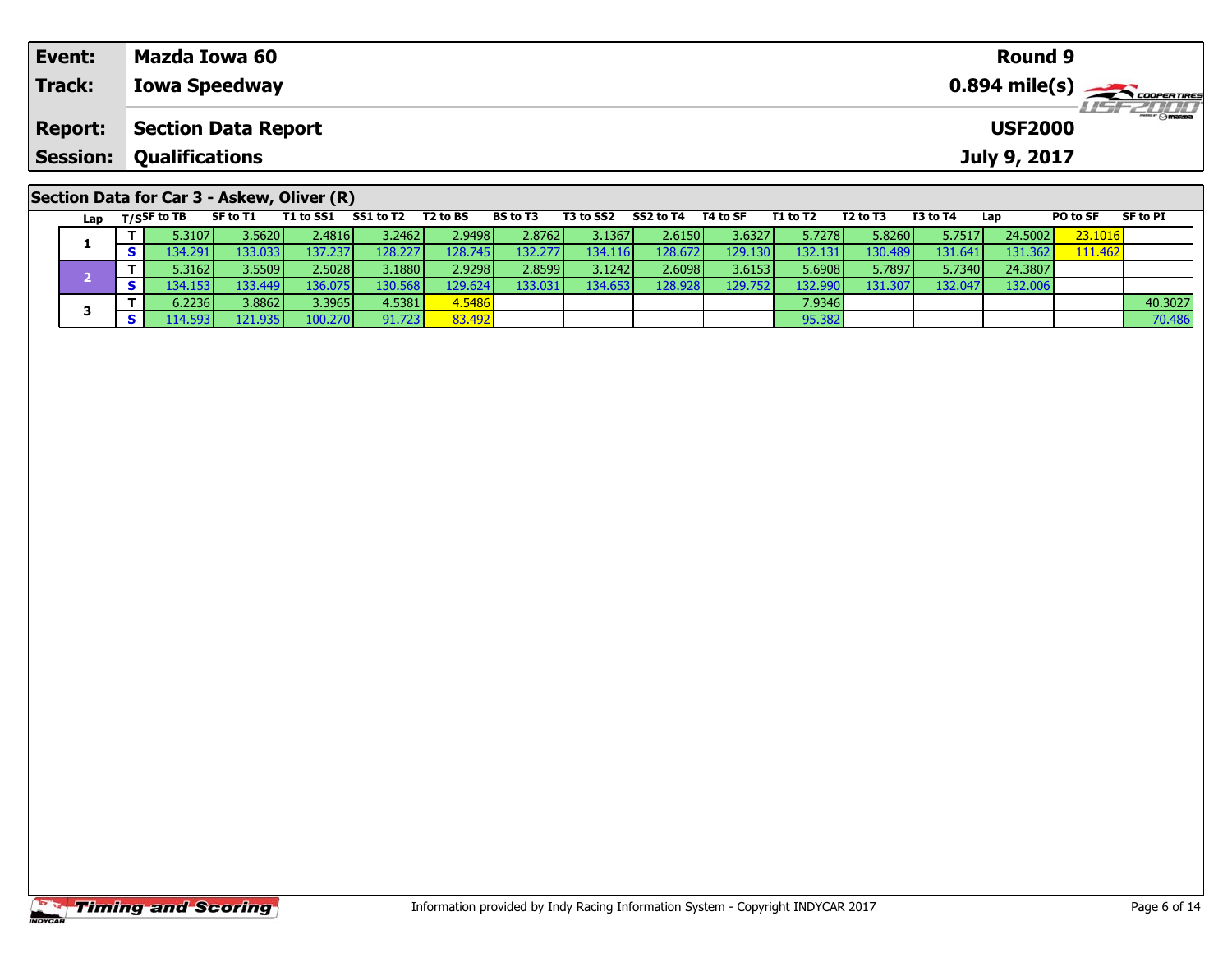| Event:          | Mazda Iowa 60                        | Round 9        |           |
|-----------------|--------------------------------------|----------------|-----------|
| Track:          | <b>Iowa Speedway</b>                 |                |           |
| <b>Report:</b>  | <b>Section Data Report</b>           | <b>USF2000</b> | LISE CLIP |
| <b>Session:</b> | <b>Qualifications</b>                | July 9, 2017   |           |
|                 | Section Data for Car 4 - Baron, Alex |                |           |
|                 |                                      | -- - --        |           |

| Lap | T/SSF to TB              | SF to T1         | T1 to SS1 | SS1 to T2 | T <sub>2</sub> to BS | <b>BS to T3</b> | T3 to SS2 | SS2 to T4 | T4 to SF | T1 to T2 | T2 to T3 | T3 to T4 | Lap     | PO to SF | SF to PI |
|-----|--------------------------|------------------|-----------|-----------|----------------------|-----------------|-----------|-----------|----------|----------|----------|----------|---------|----------|----------|
|     | 5.3470 <b>l</b>          | 3.5795 <b> </b>  | 2.5156 l  | 3.3146 l  | 2.9823               | 2.8955          | 3.1741    | 2.7512    | 3.7250   | 5.8302   | 5.8778   | 5.9253   | 24.9378 | 23.4679  |          |
|     | $.33.380$ $\blacksquare$ | 132.383 <b>I</b> | 135.382   | 125.5811  | 127.342              | 131.395         | 132.536   | 122.302   | 125.930  | 129.810  | 129.339  | 127.7841 | 129.057 | 109.722  |          |
|     | 5.3768                   | 3.5995           | 2.5226 l  | 3.2126 l  | 2.9334               | 2.8641          | 3.16671   | 2.6170 l  | 3.6373   | 5.7352   | 5.7975   | 5.7837   | 24.5532 |          |          |
|     | .32.641                  | 131.6471         | 135.007   | 129.568   | 129.465              | 132.836         | 132.845   | 128.574   | 128.967  | 131.960  | 131.130  | 130.913  | 131.079 |          |          |
|     | 5.8911                   | 3.7597           | 3.0744 l  | 4.0868    | 4.0661               |                 |           |           |          | 7.1612   |          |          |         |          | 36.6374  |
|     | 121.061                  | 126.038          | 110.7751  | 101.852   | 93.400               |                 |           |           |          | 105.683  |          |          |         |          | 77.538   |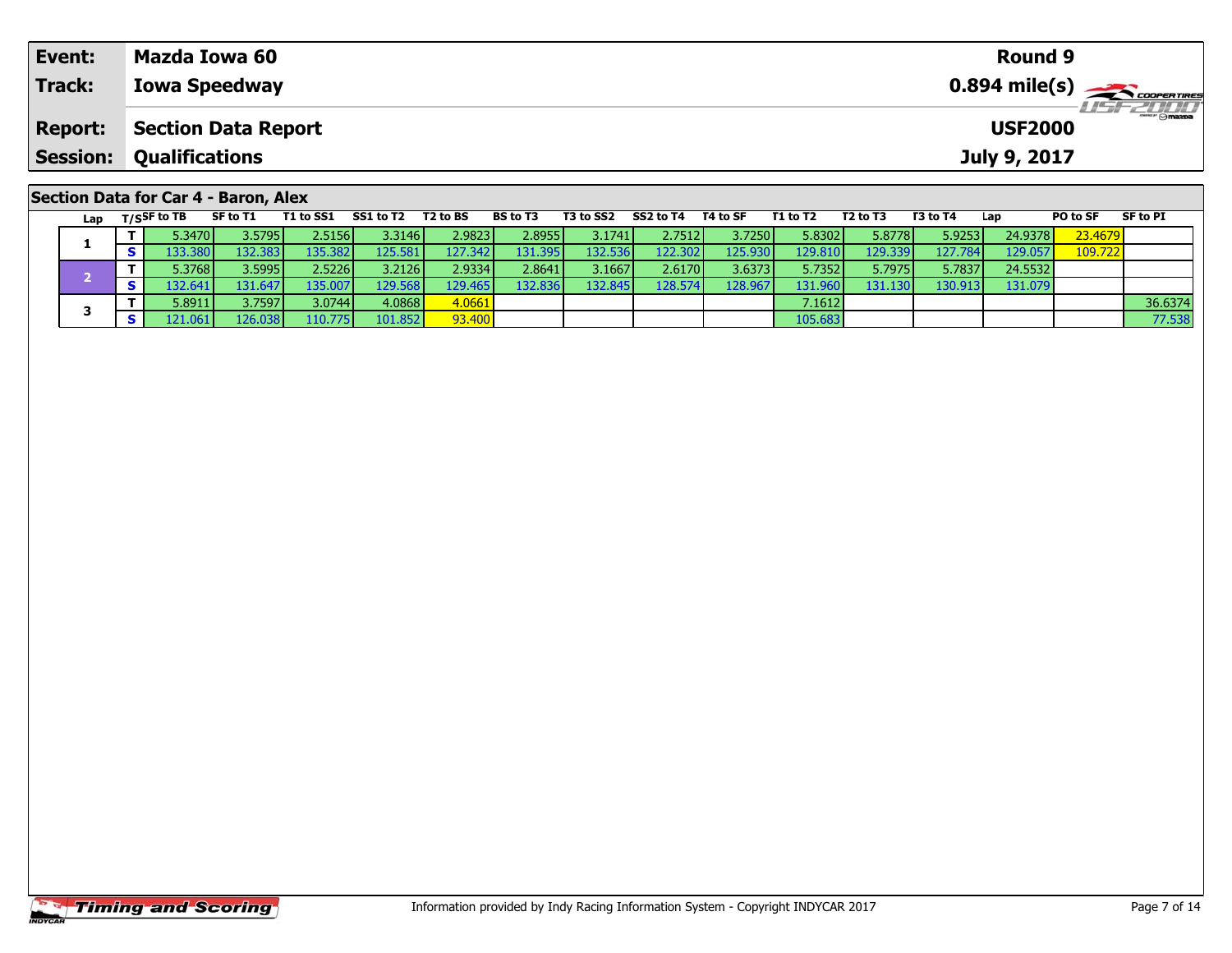| Event:          | Mazda Iowa 60                              | Round 9                     |
|-----------------|--------------------------------------------|-----------------------------|
| Track:          | <b>Iowa Speedway</b>                       |                             |
| <b>Report:</b>  | <b>Section Data Report</b>                 | LISF 2000<br><b>USF2000</b> |
| <b>Session:</b> | <b>Qualifications</b>                      | July 9, 2017                |
|                 |                                            |                             |
|                 | Section Data for Car 7 - Wojcik, Devin (R) | -- - -<br>-- - -            |

| Lap |            | T/SSF to TB               | SF to T1 | T1 to SS1       | SS1 to T2 | T2 to BS        | <b>BS</b> to T3 | T3 to SS2 | SS2 to T4        | T4 to SF | T1 to T2 | T2 to T3 | T3 to T4 | Lap     | PO to SF | SF to PI |
|-----|------------|---------------------------|----------|-----------------|-----------|-----------------|-----------------|-----------|------------------|----------|----------|----------|----------|---------|----------|----------|
|     |            | 5.4093 I                  | 3.6170 l | 2.57231         | 3.4190V   | 3.0594          | 2.9468 l        | 3.2739    | 2.7558 l         | 3.7431   | 5.9913   | 6.0062   | 6.0297   | 25.3873 | 25.0423  |          |
|     |            | 131.844 <b>1</b>          | 131.010  | 132.398         | 121.746   | 124.133         | 129.108         | 128.496   | 122.098          | 125.322  | 126.320  | 126.574  | 125.5721 | 126.772 | 102.824  |          |
|     |            | 5.4215 l                  | 3.6132   | 2.5854 <b>l</b> | 3.2981    | 2.9959          | 2.9037          | 3.2502    | 2.6888           | 3.6916   | 5.8835   | 5.8996   | 5.9390   | 25.0269 |          |          |
|     |            | $.31.547$ $\triangledown$ | 131.148  | 131.7271        | 126.209   | 126.764         | 131.024         | 129.433   | 125.140 <b>I</b> | 127.070  | 128.634  | 28.861   | 127.4891 | 128.598 |          |          |
|     |            | 5.4699 I                  | 3.6026   | 2.7015          | 3.5635    | 3.2136 <b>1</b> | 3.9054          | 6.3203    |                  |          | 6.2650   | 7.1190   |          |         |          | 32.8491  |
|     | $\epsilon$ | .30.383                   | 131.534  | 126.066         | 116.809   | 118.177         | 97.418          | 66.560    |                  |          | 120.80   | 106.788  |          |         |          | 86.480   |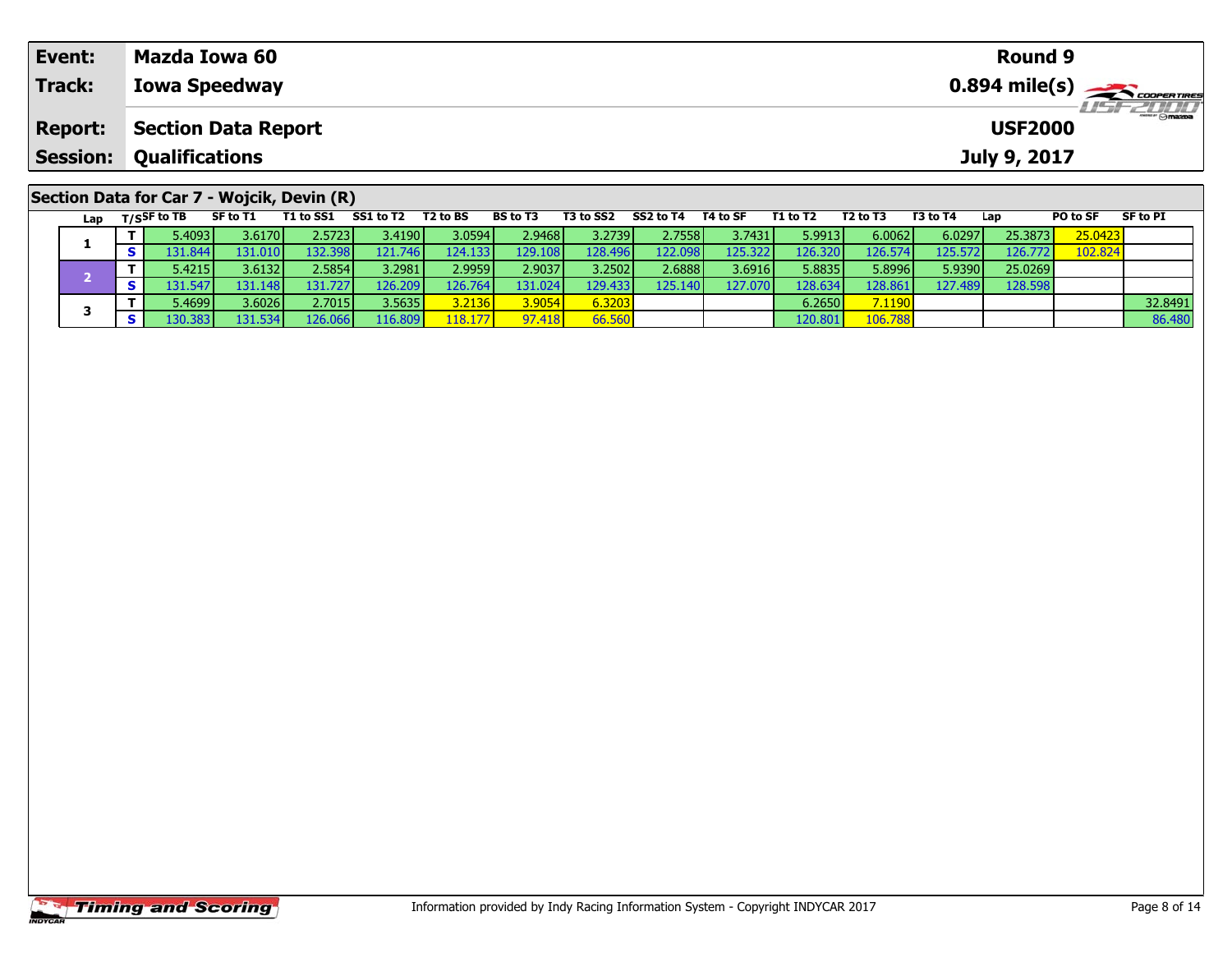| Event:          | Mazda Iowa 60                              | <b>Round 9</b>                             |
|-----------------|--------------------------------------------|--------------------------------------------|
| Track:          | <b>Iowa Speedway</b>                       | $0.894$ mile(s) $\rightarrow$ COOPER TIRES |
| <b>Report:</b>  | <b>Section Data Report</b>                 | <b>LISE CLIP</b><br><b>USF2000</b>         |
| <b>Session:</b> | <b>Qualifications</b>                      | July 9, 2017                               |
|                 | Section Data for Car 80 - Megennis, Robert |                                            |

|  | Lap | $T/S$ SF to TB                        | SF to T1        | T1 to SS1 | SS1 to T2 | T <sub>2</sub> to BS | <b>BS to T3</b> | T3 to SS2 | SS2 to T4 | T4 to SF | T1 to T2 | T2 to T3 | T3 to T4 | Lap     | <b>PO to SF</b> | <b>SF to PI</b> |
|--|-----|---------------------------------------|-----------------|-----------|-----------|----------------------|-----------------|-----------|-----------|----------|----------|----------|----------|---------|-----------------|-----------------|
|  |     | 5.3567                                | 3.5874 <b>I</b> | 2.5218    | 3.2780    | 2.9898               | 2.9068          | 3.2018    | 2.6404    | 3.6625   | 5.7998   | 5.8966   | 5.8422   | 24.7885 | 23.4198         |                 |
|  |     | .33.138 I                             | 132.091         | L35.050   | 126.983   | 127.0231             | 130.884         | 131.389   | 127.434   | L28.079  | 130.490  | 128.9261 | 129.602  | 129.834 | 109.947         |                 |
|  |     | 5.3391                                | 3.5713          | 2.5242    | 3.2510    | 2.9678               | 2.8893          | 3.2074    | 2.6491    | 3.6504   | 5.7752   | 5.8571   | 5.8565'  | 24.7105 |                 |                 |
|  |     | .33.577                               | 132.687         | 134.921   | 128.038   | 127.964 l            | 131.677         | 131.1601  | 127.016   | 128.504  | 131.046  | 129.796  | 129.285  | 130.244 |                 |                 |
|  |     | 5.9095                                | 3.6734          | 3.2786    | 4.7036    | 4.3620               |                 |           |           |          | 7.9822   |          |          |         |                 | 36.6461         |
|  |     | $\textcolor{red}{\textbf{120.684}}\%$ | 128.999         | 103.876   | 88.496    | 87.064               |                 |           |           |          | 94.813   |          |          |         |                 | 77.520          |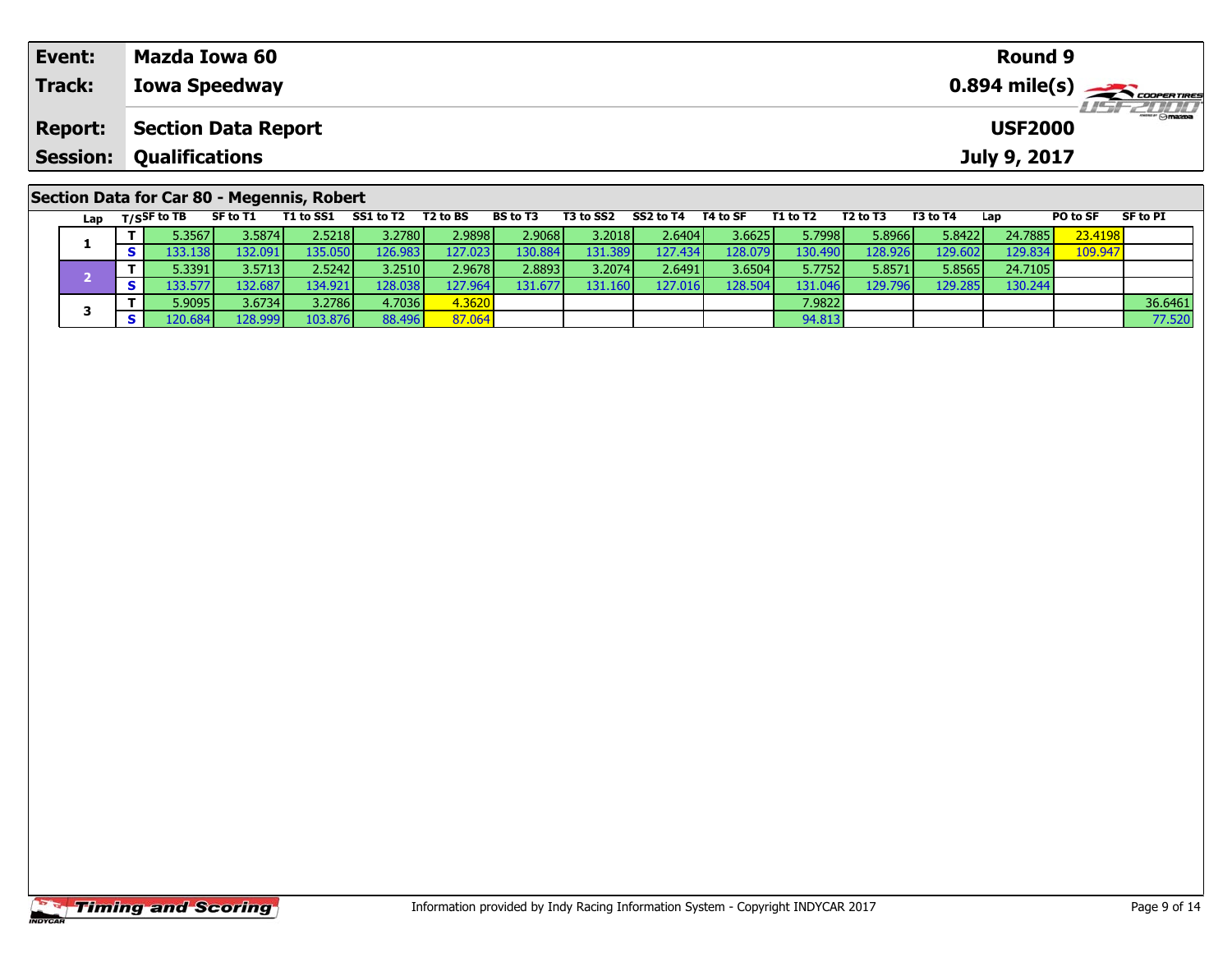| Event:          | Mazda Iowa 60                                                                                                |                                 |                  |  |                |                  |                                                 | <b>Round 9</b> |                                                             |
|-----------------|--------------------------------------------------------------------------------------------------------------|---------------------------------|------------------|--|----------------|------------------|-------------------------------------------------|----------------|-------------------------------------------------------------|
| Track:          | <b>Iowa Speedway</b>                                                                                         |                                 |                  |  |                |                  |                                                 |                | $0.894$ mile(s) $\leftarrow$ coorgannes<br><b>LISF 2010</b> |
| <b>Report:</b>  | Section Data Report                                                                                          |                                 |                  |  |                |                  |                                                 | <b>USF2000</b> |                                                             |
| <b>Session:</b> | <b>Qualifications</b>                                                                                        |                                 |                  |  |                |                  | July 9, 2017                                    |                |                                                             |
|                 | Section Data for Car 81 - Frederick, Kaylen (R)<br>$\mathbf{r}$ . $\mathbf{r}$ . $\mathbf{r}$ . $\mathbf{r}$ | <b>TAL-BA</b><br><b>BOLL TO</b> | <b>TO 1.400.</b> |  | <b>TALL TO</b> | <b>FR.L. TR.</b> | <b>FOL. TA</b><br>$\mathbf{1}$ and $\mathbf{1}$ | <b>BOLL OF</b> | OF ALL DR.                                                  |

| Lap | T/SSF to TB             | SF to T1 | T1 to SS1 | SS1 to T2        | T <sub>2</sub> to BS | <b>BS to T3</b> | T3 to SS2 | SS2 to T4 | T4 to SF | T1 to T2 | T2 to T3 | T3 to T4 | Lap     | PO to SF | SF to PI |
|-----|-------------------------|----------|-----------|------------------|----------------------|-----------------|-----------|-----------|----------|----------|----------|----------|---------|----------|----------|
|     | ا 4481.                 | 3.6172   | 2.6235V   | 3.3730 <b>1</b>  | 3.0203               | 2.9179          | 3.1990 l  | 2.67351   | 3.6842   | 5.9965   | 5.9382   | 5.8725   | 25.1086 | 23.9233  |          |
|     | .30.905 l               | 131.0031 | 129.814   | 123.406 <b>1</b> | 125.7401             | 130.386         | 131.504   | 125.856   | 127.325  | 126.210  | 128.023  | 128.933  | 128.179 | 107.633  |          |
|     | 5.3804 <b>l</b>         | 3.5835   | 2.5705V   | 3.2704 <b>1</b>  | 2.9584               | 2.8785          | 3.1533    | 2.6443    | 3.6406   | 5.8409   | 5.8369   | 5.7976   | 24.6995 |          |          |
|     | .32.5521                | 132.2351 | 132.491   | 127.2781         | 128.371              | 132.171         | 133.410   | 127.246   | 128.850  | 129.572  | 130.245  | 130.599  | 130.302 |          |          |
|     | $5.2478$ $\blacksquare$ | 3.7880   | 3.64361   | 5.0533           | 4.8174               |                 |           |           |          | 8.6969   |          |          |         |          | 43.2691  |
|     | 114.1491                | 125.096  | 93.470    | 82.372           | 78.834               |                 |           |           |          | 87.022   |          |          |         |          | 65.654   |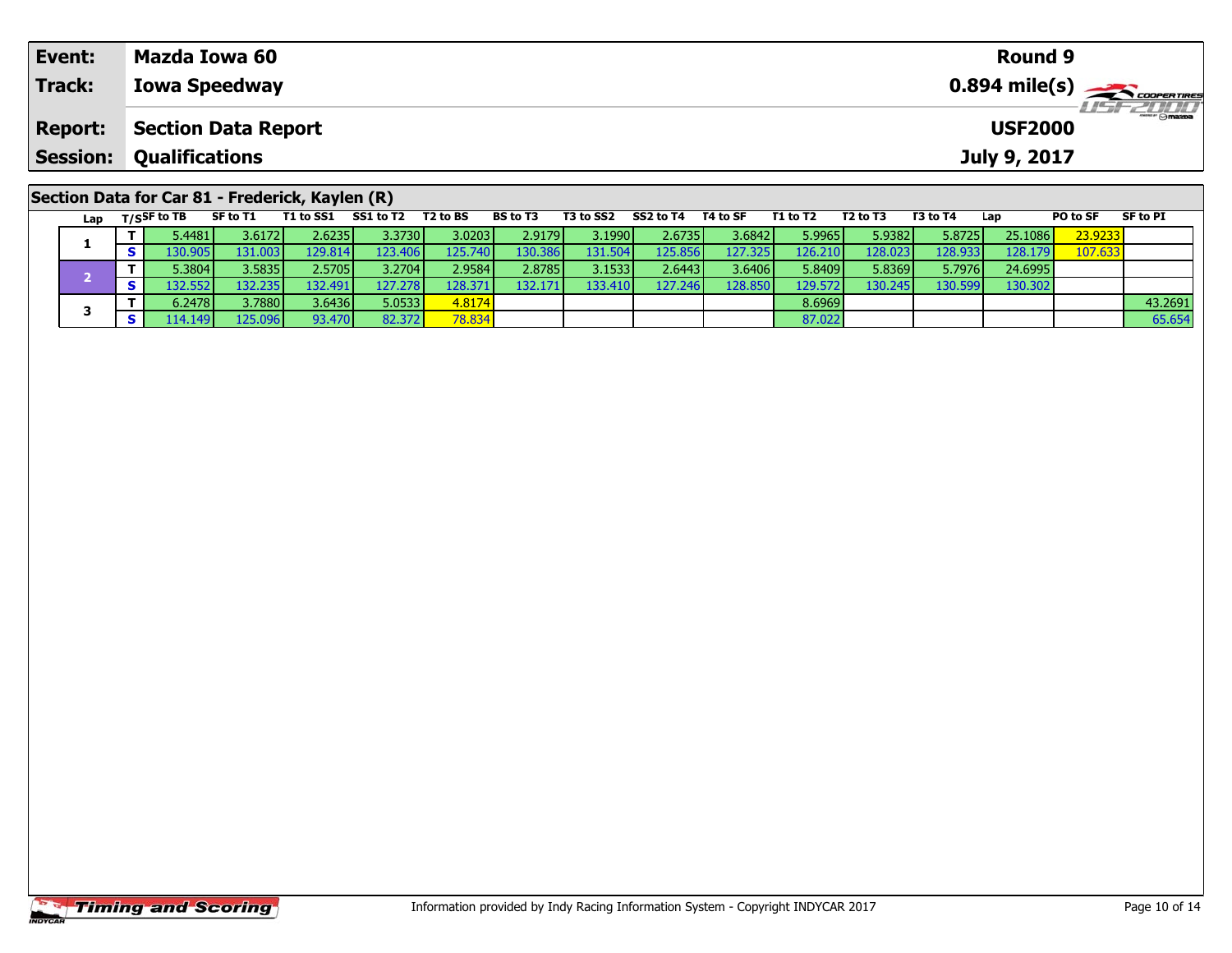| Event:          | Mazda Iowa 60                                                                                                                                            |                                  |             |                   |  |                |                |                                                                             | Round 9        |                                                       |
|-----------------|----------------------------------------------------------------------------------------------------------------------------------------------------------|----------------------------------|-------------|-------------------|--|----------------|----------------|-----------------------------------------------------------------------------|----------------|-------------------------------------------------------|
| Track:          | <b>Iowa Speedway</b>                                                                                                                                     |                                  |             |                   |  |                |                |                                                                             |                | $0.894$ mile(s) $\overbrace{\hspace{2cm}}$ coorganges |
| <b>Report:</b>  | <b>Section Data Report</b>                                                                                                                               |                                  |             |                   |  |                |                |                                                                             | <b>USF2000</b> | LISF 2000                                             |
| <b>Session:</b> | <b>Qualifications</b>                                                                                                                                    |                                  |             |                   |  |                |                |                                                                             | July 9, 2017   |                                                       |
|                 | Section Data for Car 82 - Agren, Ayla<br>the contract of the contract of the contract of the contract of the contract of the contract of the contract of | <b>COLL. TO</b><br><b>TAL-BA</b> | <b>BOLL</b> | <b>TALL CORP.</b> |  | <b>TALL TO</b> | <b>FOL. TO</b> | $\mathbf{r}$ , $\mathbf{r}$ , $\mathbf{r}$ , $\mathbf{r}$<br>$\blacksquare$ | <b>BOLL OF</b> | <b>CEA-BE</b>                                         |

| Lap | T/SSF to TB     | SF to T1 | T1 to SS1 SS1 to T2 |                 | T2 to BS | <b>BS to T3</b> | T3 to SS2 | SS2 to T4 | T4 to SF | T1 to T2        | T2 to T3 | T3 to T4 | Lap     | PO to SF | SF to PI |
|-----|-----------------|----------|---------------------|-----------------|----------|-----------------|-----------|-----------|----------|-----------------|----------|----------|---------|----------|----------|
|     | 5.3873 l        | 3.6076 l | 2.5373 l            | 3.2707 <b>1</b> | 2.97711  | 2.8982          | 3.1741    | 2.6892 l  | 3.6916   | 5.8080          | 5.8753   | 5.8633   | 24.8458 | 23.9767  |          |
|     | .32.382V        | 131.351  | 134.225             | 127.2661        | 127.565  | 131.273         | 132.536   | 125.122   | 127.070  | 130.306         | 129.394  | 129.1351 | 129.535 | 107.394  |          |
|     | 5.3632 l        | 3.5929   | 2.53221             | 3.2680          | 2.9628   | 2.8872          | 3.1744 l  | 2.6891    | 3.7011   | 5.8002          | 5.8500   | 5.8635   | 24.8077 |          |          |
|     | .32.9771        | 131.889  | 134.495 <b>I</b>    | 127.3711        | 128.180  | 131.773         | 132.523   | 125.126   | 126.744  | 130.481         | 129.953  | 129.131  | 129.734 |          |          |
|     | 6.2910 <b> </b> | 3.9346   | 3.3858              | 4.0350          |          |                 |           |           |          | 7.4208 <b>I</b> |          |          |         |          | 39.2649  |
|     | .13.365         | 120.435  | 100.587             | 103.160         |          |                 |           |           |          | 101.986         |          |          |         |          | 72.349   |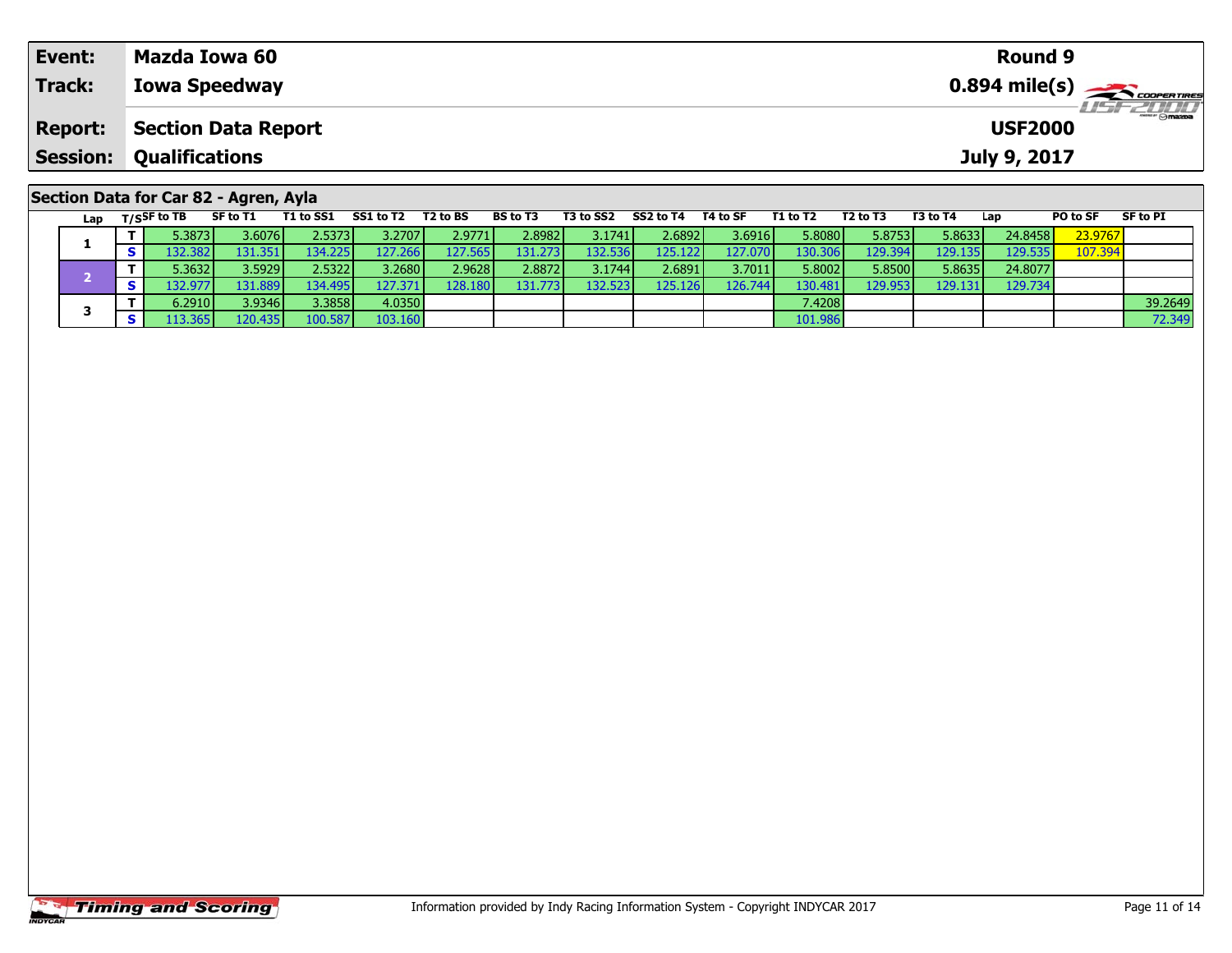| Event:          | Mazda Iowa 60                              | Round 9                            |
|-----------------|--------------------------------------------|------------------------------------|
| Track:          | <b>Iowa Speedway</b>                       |                                    |
| <b>Report:</b>  | <b>Section Data Report</b>                 | <b>LIST 2000</b><br><b>USF2000</b> |
| <b>Session:</b> | <b>Qualifications</b>                      | July 9, 2017                       |
|                 | Section Data for Car 90 - Thompson, Parker |                                    |

| Lap | $T/S$ SF to TB       | SF to T1        | T1 to SS1 | SS1 to T2 | T2 to BS  | <b>BS to T3</b> | T3 to SS2 | SS2 to T4 | T4 to SF  | T1 to T2 | T2 to T3 | T3 to T4 | Lap     | PO to SF | SF to PI |
|-----|----------------------|-----------------|-----------|-----------|-----------|-----------------|-----------|-----------|-----------|----------|----------|----------|---------|----------|----------|
|     | 5.4907               | 3.6340 <b>I</b> | 2.6478    | 3.33121   | 2.99421   | 2.9026          | 3.2874    | 2.7066    | 3.7031    | 5.9790   | 5.8968   | 5.9940   | 25.2069 | 23.7225  |          |
|     | 129.889 <sup>1</sup> | 130.397         | 28.623    | 124.9551  | 26.836    | 131.0741        | 127.9681  | 124.317   | L26.675 I | 126.579  | 128.9221 | 126.320  | 127.679 | 108.544  |          |
|     | 5.3925               | 3.5838          | 2.5822    | 3.2900    | 2.9726    | 2.8934          | 3.2398    | 2.6796    | 3.6936    | 5.8722   | 5.8660   | 5.9194   | 24.9350 |          |          |
|     | .32.254              | 132.2241        | 131.891   | 126.520   | L27.758 I | 131.4901        | 129.848   | 125.570   | 127.001   | 128.882  | 129.599  | 127.911  | 129.072 |          |          |
|     | 5.4790               | 3.5907          | 2.7101    | 3.4659    | 3.1956    |                 |           |           |           | 6.1760   |          |          |         |          | 29.1811  |
|     | .30.166              | 131.970         | 125.666   | 120.099   | 18.842    |                 |           |           |           | 122.542  |          |          |         |          | 97.351   |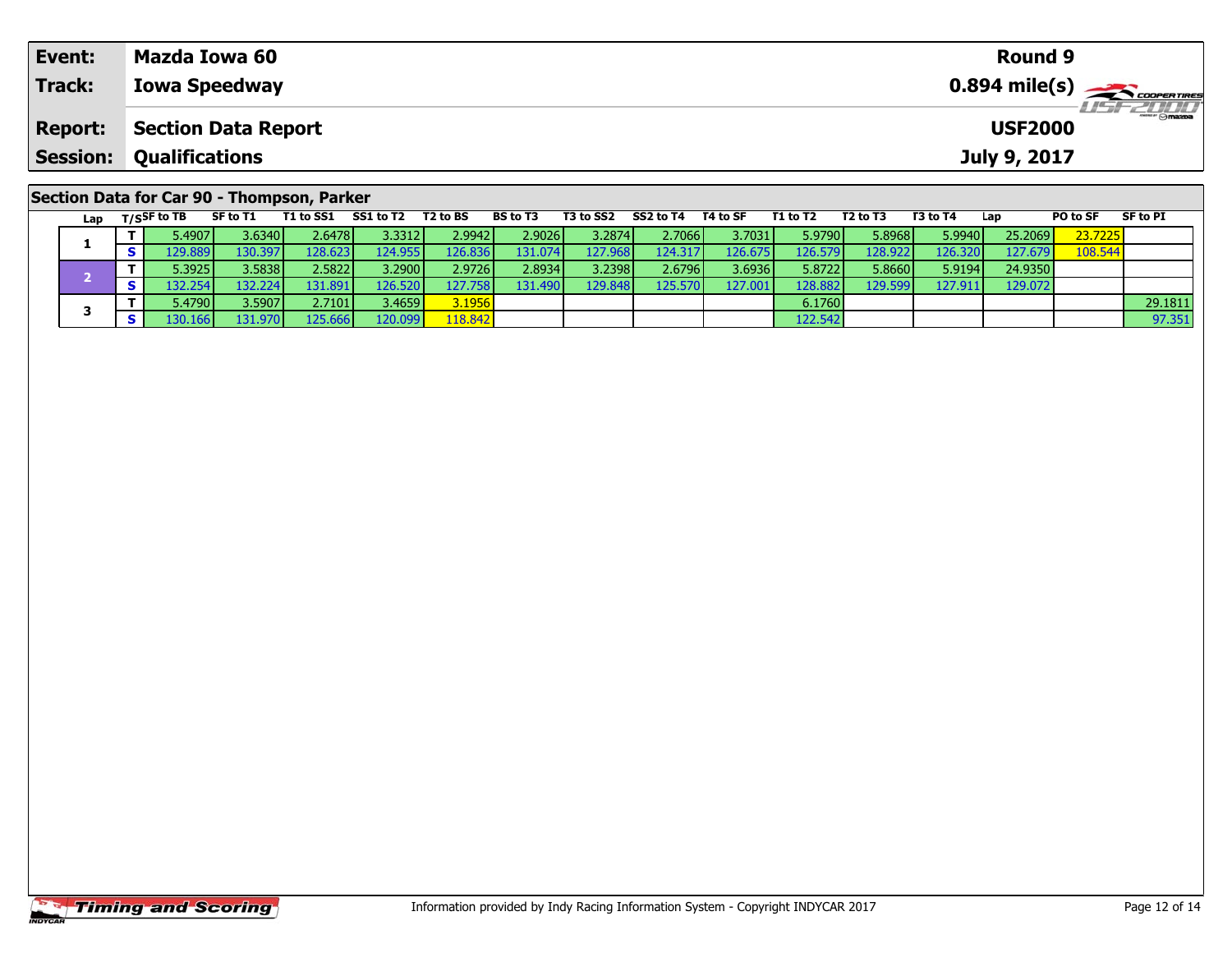| Event:          | Mazda Iowa 60                           |                     |          |          |                              |          |          |          | <b>Round 9</b> |                 |                                          |
|-----------------|-----------------------------------------|---------------------|----------|----------|------------------------------|----------|----------|----------|----------------|-----------------|------------------------------------------|
| Track:          | <b>Iowa Speedway</b>                    |                     |          |          |                              |          |          |          |                |                 | $0.894$ mile(s) $\rightarrow$ coorganges |
| <b>Report:</b>  | <b>Section Data Report</b>              |                     |          |          |                              |          |          |          | <b>USF2000</b> |                 | <b>USF 2000</b>                          |
| <b>Session:</b> | <b>Qualifications</b>                   |                     |          |          |                              |          |          |          | July 9, 2017   |                 |                                          |
|                 | Section Data for Car 92 - Gore, Dev (R) |                     |          |          |                              |          |          |          |                |                 |                                          |
|                 | Lap $T/S$ SF to TB<br>SF to T1          | T1 to SS1 SS1 to T2 | T2 to BS | BS to T3 | T3 to SS2 SS2 to T4 T4 to SF | T1 to T2 | T2 to T3 | T3 to T4 | Lap            | <b>PO to SF</b> | SF to PI                                 |

1 | T | 5.6972| 3.7229| 2.8282| 3.5201| 3.0858| 2.9705| 3.3846| 2.8215| 3.7914| 6.3483| 6.0563| 6.2061| 26.1250| 25.0372<br>1 | S | 125.181| 127.283| 120.419| 118.249| 123.071| 128.078| 124.293| 119.255| 123.725| 119.216| 125

**T** 6.6481 3.9939 3.8113 4.5973 3.8060 8.4086 8.4086 3.4086 3.66024 3.66024<br>T S 107.276 118.647 89.357 90.542 99.783 90.783 90.005 90.005 90.005 90.005 90.005 90.005 90.005 90.005 90.005

**<sup>T</sup>** 5.6534 3.7086 2.7998 3.5056 3.0706 2.9593 3.3810 2.8080 3.7757 6.3054 6.0299 6.1890 26.0086 **<sup>S</sup>** 126.151 127.774 121.640 118.739 123.680 128.562 124.425 119.828 124.239 120.027 126.076 122.339 123.744

|                       | <b>Timing and Scoring</b> |  |  |
|-----------------------|---------------------------|--|--|
| <i><b>INDYCAR</b></i> |                           |  |  |

**1**

**3**

123.744